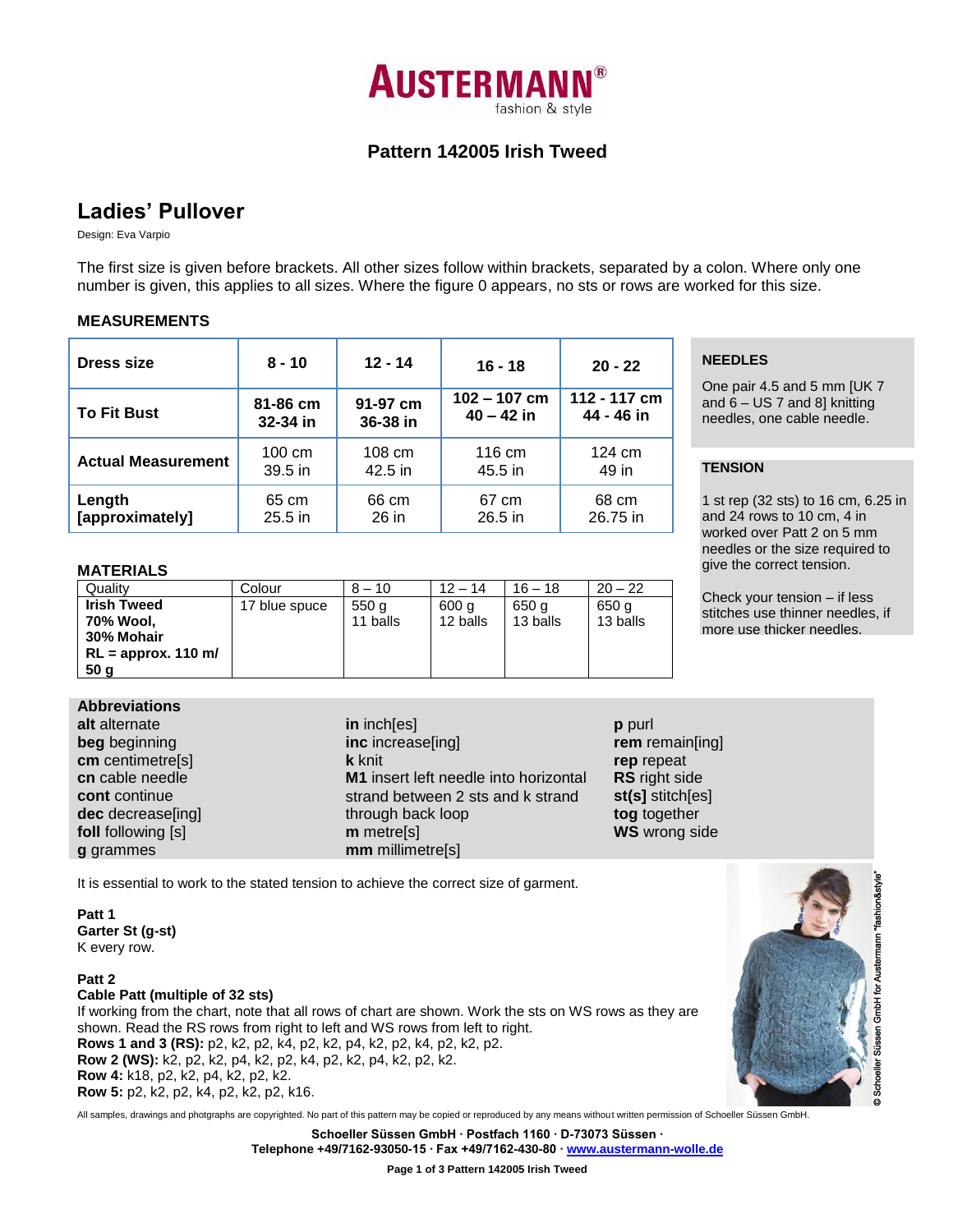

**Rows 6 and 8:** Same as row 4. **Row 7:** p2, Cr4/2B (slip 4 sts to cn and hold to back of work, k2, work p2, k2 from cn), Cr2/4F (slip 2 sts to cn and hold to front of work, k2, p2, then k2 from cn), p2, k16. **Row 9 and 11:** Same as row 1. **Row 10 and 12:** Same as row 2. **Row 13:** k16, p2, k2, p2, k4, p2, k2, p2. **Row 14:** k2, p2, k2, p4, k2, p2, k18. **Row 15:** k16, p2, Cr4/2B, Cr2/4F, p2. **Row 16:** k2, p2, k2, p4, k2, p2, k18.

#### **Patt 3**

**Reverse Stocking stitch:** (Rev St-st) RS rows p, WS rows k

Rep these 16 rows throughout.

# **PULLOVER**

#### **BACK**

Using 4.5 mm needles, cast on 96 [104:112:120] sts and work in g-st for 4 cm.

**Next row (WS):** k8 [7:6:5], (M1, k16 [18:20:22]) 5 times, M1, k8 [7:6:5] = 102 [110:118:126] sts.

Change to 5 mm needles.

**1 st row (RS):** p3 [7:11:15] (for Rev St-st); (p2, k2, p2, k4, p2, k2, p4, k2, p2, k4, p2, k2, p2) 3 times (for 3 reps of Cable patt); p3 [7:11:15] (for Rev St-st).

Cont in patt as set until Back meas 46 cm from beg, ending with RS facing for next row.

#### **Armhole Shaping**

Cast off 3 [3:4:5] sts at beg of next 2 rows.

**Dec row (RS):** p1, p2tog, patt to last 3 sts, p2tog, p1.

Rep Dec row every foll alt row 5 [6:7:8] times more = 84 [90:94:98] sts.

Cont in patt as set until Back meas 65 [66:67:68] cm from beg.

**Shoulder shaping**

Cast off 3 [4:4:5] sts at beg of next 2 rows, 3 [3:3:4] sts at beg of foll 8 [12:12:2] rows, 2 [0:0:3] sts at beg of foll 4 [0:0:10] rows = 46 [46:50:50] sts.

#### **Neckband facing**

Cast on 2 [0:0:3] sts at beg of next 4 [0:0:10] rows, 3 [3:3:4] sts at beg of foll 8 [12:12:2] rows, 3 [4:4:5] sts at beg of foll 2 rows = 84 [90:94:98] sts. Patt 1 row then cast off sts loosely.

# **FRONT**

Work same as Back.

### **SLEEVES (both alike)**

Using 4.5 mm needles, cast on 46 [46:50:50] sts and work in g-st for 4 cm. Knit next row on WS, inc 4 sts evenly spaced across = 50 [50:54:54] sts.

Change to 5 mm needles.

**1 st row (RS):** p1 [1:3:3] (for Rev St-st); p2, k2, p2, k4, p2, k2, p4, k2, p2, k4, p2, k2, p4, k2, p2, k4, p2, k2, p2 (for 1½ reps of Cable patt); p1 [1:3:3] (for Rev St-st).

Cont in patt as set and inc 1 st each side, working inc sts into cable patt, every foll  $8^{th} \cdot 8^{th} \cdot 8^{th} \cdot 8^{th}$  row 11 [5:3:12] times, every foll 0  $[6^{th}.6^{th}.4^{th}]$  row 0 [8:10:3] times = 72 [76:80:84] sts.

Cont in patt as set until Sleeve meas 44 [43:42:41] cm from beg, ending with RS facing for next row.

**Cap shaping**

Cast off 3 [3:4:5] sts at beg of next 2 rows.

**Dec row (RS):** p1, p2tog, patt to last 3 sts, p2tog, p1.

Rep Dec row every foll alt row 15 times more. Cast off 3 sts at beg of next 2 rows.

When Sleeve meas 59 [58:57:56] cm from beg, cast off rem 28 [32:34:36] sts.

Work 2<sup>nd</sup> Sleeve in same way.

# **FInishing**

Pin pieces to measurements, cover with clean, damp towels and allow to dry. Join shoulder seams with mattress st. Set in sleeves. Join side and sleeve seams with mattress st. Fold neckband facing to WS and sew in place.

All samples, drawings and photgraphs are copyrighted. No part of this pattern may be copied or reproduced by any means without written permission of Schoeller Süssen GmbH.